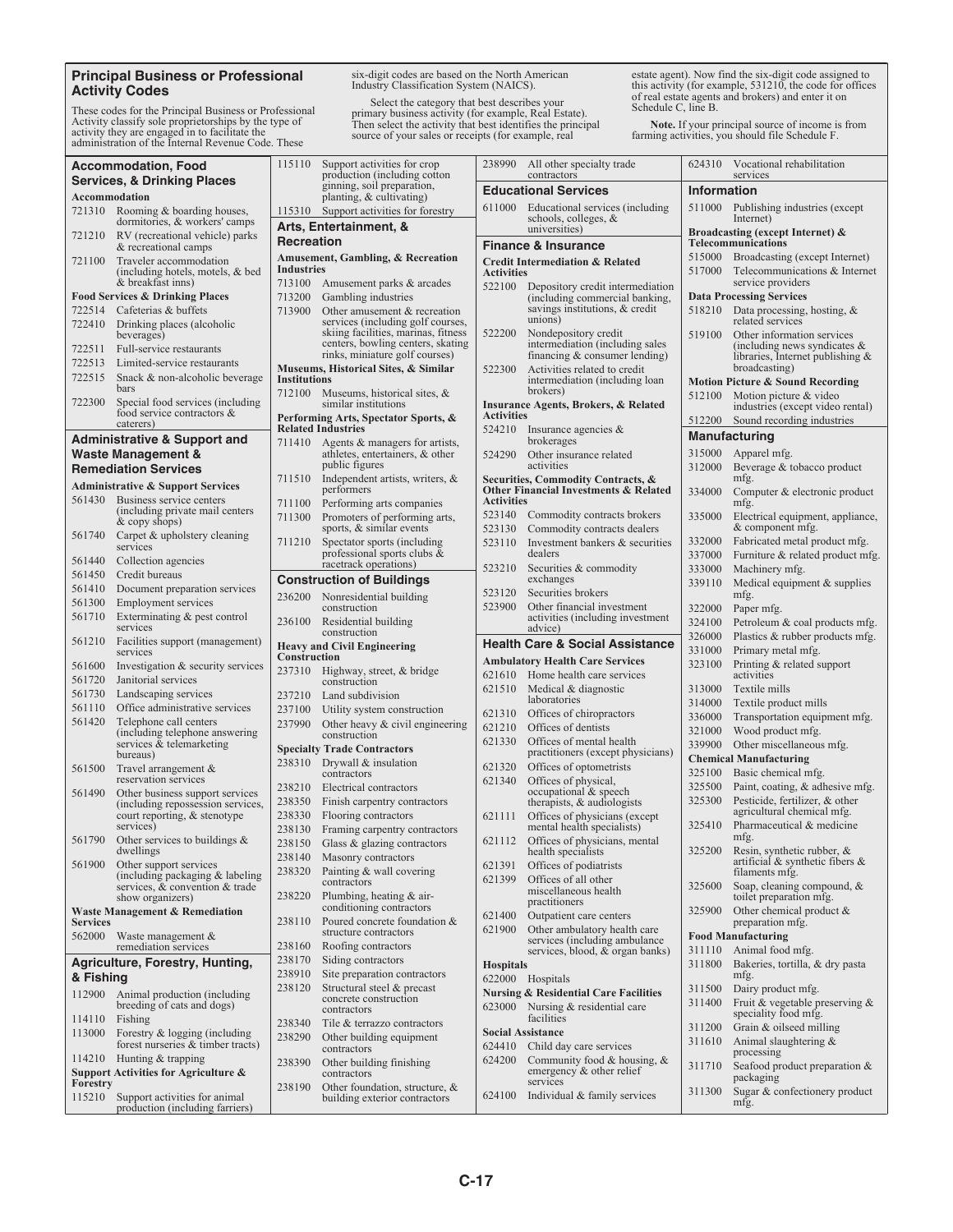## **Principal Business or Professional Activity Codes** *(Continued)*

| 311900               |                                                            |                     |                                                                                  |                  |                                                                              |                  |                                                                    |
|----------------------|------------------------------------------------------------|---------------------|----------------------------------------------------------------------------------|------------------|------------------------------------------------------------------------------|------------------|--------------------------------------------------------------------|
|                      | Other food mfg. (including                                 |                     | Architectural, Engineering, & Related                                            | 448320           | Luggage $&$ leather goods stores                                             | 485510           | Charter bus industry                                               |
|                      | coffee, tea, flavorings, &                                 | <b>Services</b>     |                                                                                  | 448110           | Men's clothing stores                                                        | 484110           | General freight trucking, local                                    |
|                      | seasonings)                                                | 541310              | Architectural services                                                           | 448210           | Shoe stores                                                                  | 484120           | General freight trucking, long                                     |
| Manufacturing        | <b>Leather &amp; Allied Product</b>                        | 541350              | Building inspection services                                                     | 448120           | Women's clothing stores                                                      |                  | distance                                                           |
| 316210               | Footwear mfg. (including                                   | 541340              | Drafting services                                                                | 448190           | Other clothing stores                                                        | 485210           | Interurban & rural bus<br>transportation                           |
|                      | leather, rubber, & plastics)                               | 541330              | Engineering services                                                             |                  | <b>Electronic &amp; Appliance Stores</b>                                     | 486000           | Pipeline transportation                                            |
| 316110               | Leather & hide tanning $&$                                 | 541360              | Geophysical surveying &<br>mapping services                                      | 443142           | Electronics stores (including                                                | 482110           | Rail transportation                                                |
|                      | finishing                                                  | 541320              | Landscape architecture services                                                  |                  | audio, video, computer, &<br>camera stores)                                  | 487000           | Scenic & sightseeing                                               |
| 316990               | Other leather & allied product<br>mfg.                     | 541370              | Surveying & mapping (except                                                      |                  | 443141 Household appliance stores                                            |                  | transportation                                                     |
|                      | <b>Nonmetallic Mineral Product</b>                         |                     | geophysical) services                                                            |                  | <b>Food &amp; Beverage Stores</b>                                            | 485410           | School & employee bus                                              |
| <b>Manufacturing</b> |                                                            |                     | 541380 Testing laboratories                                                      | 445310           | Beer, wine, & liquor stores                                                  |                  | transportation                                                     |
| 327300               | Cement & concrete product                                  |                     | <b>Computer Systems Design &amp; Related</b>                                     | 445220           | Fish & seafood markets                                                       | 484200           | Specialized freight trucking<br>(including household moving        |
|                      | mfg.                                                       | <b>Services</b>     |                                                                                  | 445230           | Fruit & vegetable markets                                                    |                  | vans)                                                              |
| 327100               | Clay product & refractory mfg.                             | 541510              | Computer systems design &<br>related services                                    | 445100           | Grocery stores (including                                                    | 485300           | Taxi, limousine, & ridesharing                                     |
| 327210               | Glass & glass product mfg.                                 |                     | <b>Specialized Design Services</b>                                               |                  | supermarkets & convenience                                                   |                  | service                                                            |
| 327400               | Lime $&$ gypsum product mfg.                               | 541400              | Specialized design services                                                      |                  | stores without gas)                                                          | 485110           | Urban transit systems                                              |
| 327900               | Other nonmetallic mineral<br>product mfg.                  |                     | (including interior, industrial,                                                 | 445290           | 445210 Meat markets                                                          | 483000           | Water transportation                                               |
| <b>Mining</b>        |                                                            |                     | graphic, & fashion design)                                                       |                  | Other specialty food stores<br><b>Furniture &amp; Home Furnishing Stores</b> | 485990           | Other transit & ground                                             |
|                      |                                                            |                     | Other Professional, Scientific, &<br><b>Technical Services</b>                   | 442110           | Furniture stores                                                             | 488000           | passenger transportation<br>Support activities for                 |
| 212110               | Coal mining                                                | 541800              | Advertising & related services                                                   | 442200           | Home furnishings stores                                                      |                  | transportation (including motor                                    |
| 211120<br>212200     | Crude petroleum extraction<br>Metal ore mining             | 541600              | Management, scientific, &                                                        |                  | <b>Gasoline Stations</b>                                                     |                  | vehicle towing)                                                    |
| 211130               | Natural gas extraction                                     |                     | technical consulting services                                                    | 447100           | Gasoline stations (including                                                 |                  | <b>Couriers &amp; Messengers</b>                                   |
| 212300               | Nonmetallic mineral mining &                               | 541910              | Market research & public                                                         |                  | convenience stores with gas)                                                 |                  | 492000 Couriers & messengers                                       |
|                      | quarrying                                                  |                     | opinion polling                                                                  |                  | <b>General Merchandise Stores</b>                                            |                  | <b>Warehousing &amp; Storage Facilities</b>                        |
|                      | 213110 Support activities for mining                       | 541920              | Photographic services                                                            |                  | 452000 General merchandise stores                                            | 493100           | Warehousing & storage (except                                      |
|                      | <b>Other Services</b>                                      | 541700              | Scientific research &<br>development services                                    |                  | <b>Health &amp; Personal Care Stores</b>                                     |                  | leases of miniwarehouses &<br>self-storage units)                  |
|                      | <b>Personal &amp; Laundry Services</b>                     | 541930              | Translation & interpretation                                                     | 446120           | Cosmetics, beauty supplies, &<br>perfume stores                              | <b>Utilities</b> |                                                                    |
| 812111               | Barber shops                                               |                     | services                                                                         | 446130           | Optical goods stores                                                         |                  | 221000 Utilities                                                   |
| 812112               | Beauty salons                                              | 541940              | Veterinary services                                                              | 446110           | Pharmacies & drug stores                                                     |                  | <b>Wholesale Trade</b>                                             |
| 812220               | Cemeteries & crematories                                   | 541990              | All other professional, scientific,                                              | 446190           | Other health & personal care                                                 |                  |                                                                    |
| 812310               | Coin-operated laundries &                                  |                     | & technical services                                                             |                  | stores                                                                       |                  | <b>Merchant Wholesalers, Durable Goods</b>                         |
|                      | drycleaners                                                |                     | Real Estate & Rental & Leasing                                                   |                  | <b>Motor Vehicle &amp; Parts Dealers</b>                                     | 423700           | $423200$ Furniture & home furnishing<br>Hardware, $&$ plumbing $&$ |
| 812320               | Drycleaning & laundry services<br>(except coin-operated)   | <b>Real Estate</b>  |                                                                                  | 441300           | Automotive parts, accessories,                                               |                  | heating equipment & supplies                                       |
|                      | (including laundry $\&$                                    | 531100              | Lessors of real estate (including<br>miniwarehouses & self-storage               | 441222           | & tire stores<br>Boat dealers                                                | 423600           | Household appliances $\&$                                          |
|                      | drycleaning drop-off & pickup<br>sites)                    |                     | units)                                                                           | 441228           | Motorcycle, ATV, & all other                                                 |                  | electrical & electronic goods                                      |
| 812210               | Funeral homes & funeral                                    | 531210              | Offices of real estate agents &                                                  |                  | motor vehicle dealers                                                        | 423940           | Jewelry, watch, precious stone,<br>& precious metals               |
|                      | services                                                   |                     | brokers                                                                          | 441110           | New car dealers                                                              | 423300           | Lumber & other construction                                        |
| 812330               | Linen $&$ uniform supply                                   | 531320              | Offices of real estate appraisers                                                | 441210           | Recreational vehicle dealers                                                 |                  | materials                                                          |
| 812113               | Nail salons                                                | 531310<br>531390    | Real estate property managers<br>Other activities related to real                |                  | (including motor home & travel<br>trailer dealers)                           | 423800           | Machinery, equipment, &                                            |
|                      | Parking lots & garages                                     |                     |                                                                                  |                  |                                                                              |                  |                                                                    |
| 812930               |                                                            |                     | estate                                                                           | 441120           | Used car dealers                                                             |                  | supplies                                                           |
| 812910               | Pet care (except veterinary)                               |                     | <b>Rental &amp; Leasing Services</b>                                             |                  |                                                                              | 423500           | Metal & mineral (except                                            |
|                      | services                                                   | 532100              | Automotive equipment rental &                                                    | <b>Stores</b>    | Sporting Goods, Hobby, Book, & Music                                         | 423100           | petroleum)                                                         |
| 812920               | Photofinishing                                             |                     | leasing                                                                          | 451211           | Book stores                                                                  |                  | Motor vehicle & motor vehicle<br>parts & supplies                  |
| 812190               | Other personal care services<br>(including diet $&$ weight | 532400              | Commercial & industrial                                                          | 451120           | Hobby, toy, & game stores                                                    | 423400           | Professional & commercial                                          |
|                      | reducing centers)                                          |                     | machinery & equipment rental                                                     | 451140           | Musical instrument & supplies                                                |                  | equipment & supplies                                               |
| 812990               | All other personal services                                | 532210              | $&$ leasing<br>Consumer electronics &                                            |                  | stores                                                                       | 423930           | Recyclable materials                                               |
|                      | Repair & Maintenance                                       |                     | appliances rental                                                                |                  | 451212 News dealers & newsstands                                             | 423910           | Sporting $&$ recreational goods $&$<br>supplies                    |
| 811120               | Automotive body, paint,                                    |                     | 532281 Formal wear & costume rental                                              | 451130           | Sewing, needlework, & piece<br>goods stores                                  | 423920           | Toy $&$ hobby goods $&$ supplies                                   |
| 811110               | interior, $\&$ glass repair                                | 532310              | General rental centers                                                           |                  | 451110 Sporting goods stores                                                 | 423990           | Other miscellaneous durable                                        |
|                      | Automotive mechanical &<br>electrical repair & maintenance | 532283              | Home health equipment rental                                                     |                  | <b>Miscellaneous Store Retailers</b>                                         |                  | goods                                                              |
| 811190               | Other automotive repair $&$                                | 532284              | Recreational goods rental                                                        |                  | 453920 Art dealers                                                           |                  | <b>Merchant Wholesalers, Nondurable</b>                            |
|                      | maintenance (including oil                                 | 532282              | Video tape & disc rental                                                         | 453110           | Florists                                                                     | Goods            |                                                                    |
|                      | change $&$ lubrication shops $&$<br>car washes)            | 532289              | Other consumer goods rental                                                      | 453220           | Gift, novelty, & souvenir stores                                             | 424300<br>424800 | Apparel, piece goods, $\&$ notions                                 |
| 811310               | Commercial & industrial                                    |                     | Religious, Grantmaking, Civic,                                                   | 453930           | Manufactured (mobile) home                                                   |                  | Beer, wine, & distilled alcoholic<br>beverage                      |
|                      | machinery & equipment (except                              |                     | <b>Professional, &amp; Similar</b>                                               |                  | dealers                                                                      | 424920           | Books, periodicals, &                                              |
|                      | automotive & electronic) repair<br>& maintenance           |                     | Organizations                                                                    | 453210           | Office supplies & stationery<br>stores                                       |                  | newspapers                                                         |
| 811210               | Electronic & precision                                     |                     | 813000 Religious, grantmaking, civic,                                            | 453910           | Pet & pet supplies stores                                                    | 424600           | Chemical & allied products                                         |
|                      | equipment repair & maintenance                             |                     | professional, & similar<br>organizations                                         | 453310           | Used merchandise stores                                                      | 424210           | Drugs & druggists' sundries                                        |
| 811430               | Footwear & leather goods repair                            | <b>Retail Trade</b> |                                                                                  | 453990           | All other miscellaneous store                                                | 424500           | Farm product raw materials                                         |
| 811410               | Home $\&$ garden equipment $\&$                            |                     |                                                                                  |                  | retailers (including tobacco,                                                | 424910           | Farm supplies                                                      |
|                      | appliance repair & maintenance                             |                     | <b>Building Material &amp; Garden</b><br><b>Equipment &amp; Supplies Dealers</b> |                  | candle, & trophy shops)<br><b>Nonstore Retailers</b>                         | 424930           | Flower, nursery stock, &<br>florists' supplies                     |
| 811420<br>811490     | Reupholstery & furniture repair                            |                     | 444130 Hardware stores                                                           | 454110           | Electronic shopping and                                                      | 424400           | Grocery & related products                                         |
|                      | Other personal & household<br>goods repair & maintenance   |                     | 444110 Home centers                                                              |                  | mail-order houses                                                            | 424950           | Paint, varnish, & supplies                                         |
|                      | Professional, Scientific, &                                | 444200              | Lawn & garden equipment &                                                        | 454310           | Fuel dealers (including heating                                              | 424100           | Paper & paper products                                             |
|                      | <b>Technical Services</b>                                  |                     | supplies stores                                                                  |                  | oil & liquefied petroleum)                                                   | 424700           | Petroleum & petroleum products                                     |
| 541100               | Legal services                                             | 444190              | 444120 Paint & wallpaper stores                                                  | 454210<br>454390 | Vending machine operators                                                    | 424940           | Tobacco & tobacco products                                         |
| 541211               | Offices of certified public                                |                     | Other building materials dealers<br><b>Clothing &amp; Accessories Stores</b>     |                  | Other direct selling<br>establishments (including                            | 424990           | Other miscellaneous nondurable                                     |
|                      | accountants                                                | 448130              | Children's & infants' clothing                                                   |                  | door-to-door retailing, frozen                                               |                  | goods                                                              |
| 541214               | Payroll services                                           |                     | stores                                                                           |                  | food plan providers, party plan<br>merchandisers, & coffee-break             |                  | <b>Wholesale Electronic Markets</b>                                |
| 541213               | Tax preparation services                                   | 448150              | Clothing accessories stores                                                      |                  | service providers)                                                           |                  | and Agents & Brokers                                               |
| 541219               | Other accounting services                                  | 448140<br>448310    | Family clothing stores<br>Jewelry stores                                         |                  | <b>Transportation &amp; Warehousing</b>                                      |                  | 425110 Business to business electronic<br>markets                  |